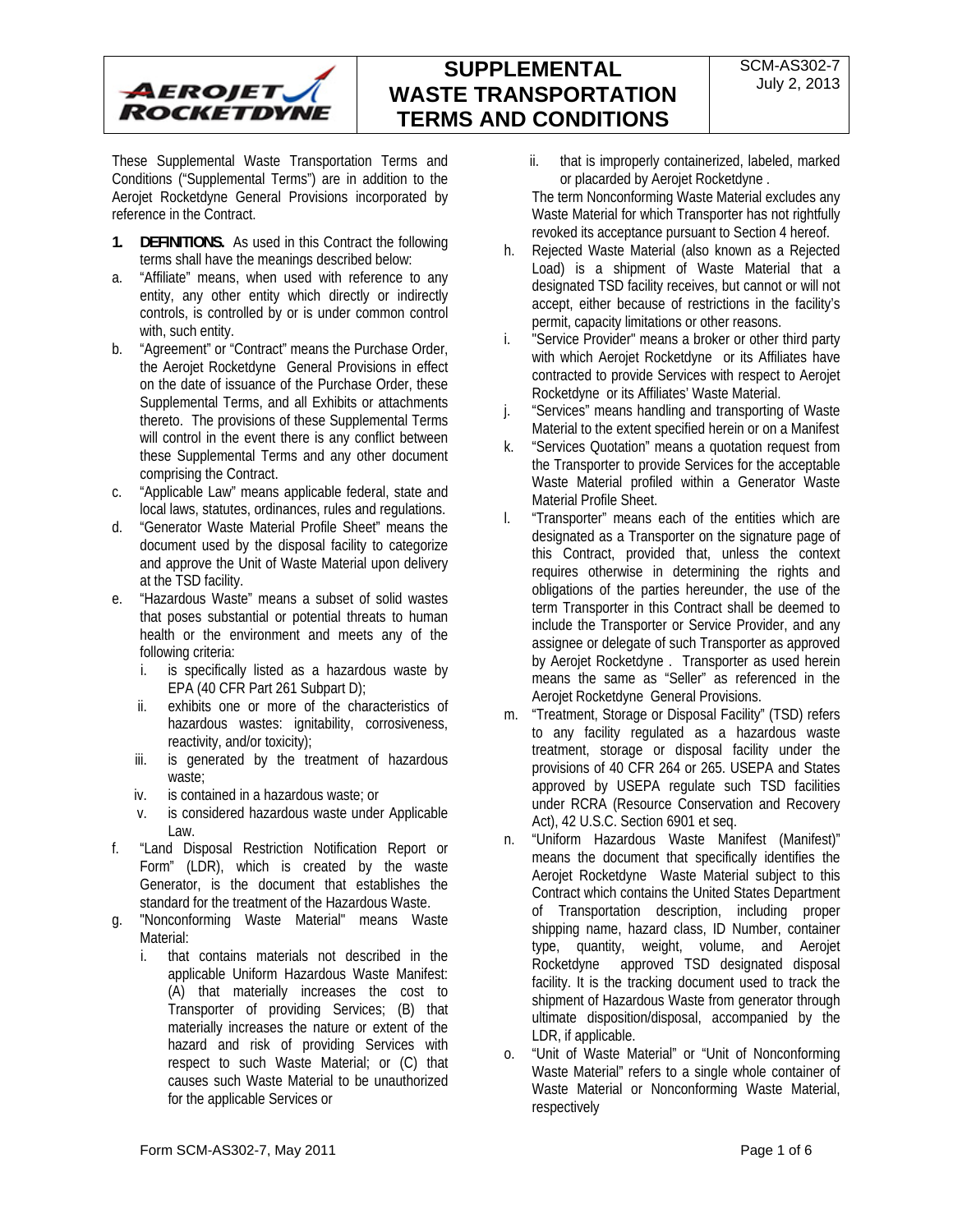

**SUPPLEMENTAL WASTE TRANSPORTATION TERMS AND CONDITIONS** 

p. "Waste Material" means the material tendered by Aerojet Rocketdyne to Transporter including, without limitation, materials tendered by Aerojet Rocketdyne to Transporter by or through a Service Provider.

## 2. **GENERAL REQUIREMENTS FOR SERVICES.**

- a. This Contract is for the transportation of Waste Material to an authorized TSD facility and it is not the intent of the parties that the transaction be characterized as a sale of goods.
- b. As a service provider to Aerojet Rocketdyne , the Transporter agrees to adopt Aerojet Rocketdyne 's policy to conduct business with the highest regard for the preservation of our natural environment and human health and safety.
- c. This Contract is neither a requirements contract nor an output contract. Aerojet Rocketdyne is not contractually committed to
	- i. any guaranty of a volume of business in quantity or dollars or;
	- ii. Require participation by any Aerojet Rocketdyne location having requirements for the Services.

The parties are contractually committed to provide and accept Services to the extent requested by Aerojet Rocketdyne in accordance with the terms of the Contract. This may include providing services for multiple Aerojet Rocketdyne locations as specified in the Contract.

- d. The Contract sets forth the general terms and conditions under which Transporter will from time to time provide Services to Aerojet Rocketdyne . If and to the extent Aerojet Rocketdyne has contracted with a Service Provider for Services with respect to its Waste Material and the Service Provider contracts with Transporter for Services with respect to such Waste Material, then the right to receive and obligation to pay consideration for such Services shall be governed by such contracts, but Aerojet Rocketdyne shall, with respect to the characterization and tender of delivery of such Waste Material, be obligated to Transporter to comply with the Contract and Transporter shall, with respect to the handling, loading, and transporting any such Waste Material, be obligated to Aerojet Rocketdyne to comply with this Contract. This Contract will control in the event there is any conflict between the Contract and any agreement with a Service Provider.
- e. The Contract shall be used to establish the service type, performance period, billing schedule, approved disposal sites and any other pertinent details, which have been mutually agreed upon between the Transporter and Aerojet Rocketdyne . An authorized Aerojet Rocketdyne Procurement Representative ("Buyer") or other Aerojet Rocketdyne employee

designated by the Buyer shall request services under this Contract by contacting Transporter to specify a specific need to transport waste in accordance with the terms of the Contract and the Manifest that accompanies each shipment.

- 3. **WASTE MATERIAL APPROVAL PROCEDURE.**
- a. At the time Aerojet Rocketdyne requires Services, Aerojet Rocketdyne shall provide Transporter with a completed signed Waste Manifest containing all of the information specified therein. Transporter must complete, sign and date the Transporter signature block of the Manifest and return a signed copy to Aerojet Rocketdyne before leaving the Aerojet Rocketdyne property.
- b. If Transporter does not desire to provide Services with respect to such Waste Material, it shall promptly so notify Aerojet Rocketdyne . If Transporter desires to provide Services with respect to such Waste Material, it shall promptly issue a completed Service Quotation that incorporates the completed Generator Waste Material Profile Sheet.
- c. If Aerojet Rocketdyne desires to accept the Service Quotation, it shall give authorization to Transporter in writing to provide Service in accordance with the Contract and the Service Quotation, whereupon Transporter shall be obligated to provide and Aerojet Rocketdyne obligated to accept Services; a Manifest and LDR, if applicable, will be prepared for the scheduled shipment as agreed by the parties.
- 4. **TENDER OF DELIVERY, ACCEPTANCE AND RISK OF LOSS.** Aerojet Rocketdyne shall tender delivery of Units of Waste Material to Transporter as agreed and identified on the Manifest. Transporter shall be deemed to have accepted the tendered Units of Waste Material upon taking possession thereof or by the execution of shipping papers, Manifest or other documents in respect of such Units of Waste Material, whichever occurs first. Upon acceptance of any Unit of Waste Material, title, risk of loss and all other incidents of ownership to such Unit of Waste Material shall transfer from Aerojet Rocketdyne to Transporter.

## 5. **PERFORMANCE OF SERVICES.**

- a. Aerojet Rocketdyne shall be responsible for coordinating the delivery of Waste Material to Transporter, unless Transporter is directed otherwise.
- b. Aerojet Rocketdyne will provide Transporter with a completed signed Manifest and LDR, if applicable, at time of the Service request. Transporter is not authorized to accept Waste Material unless it has received a completed signed Manifest from Aerojet Rocketdyne .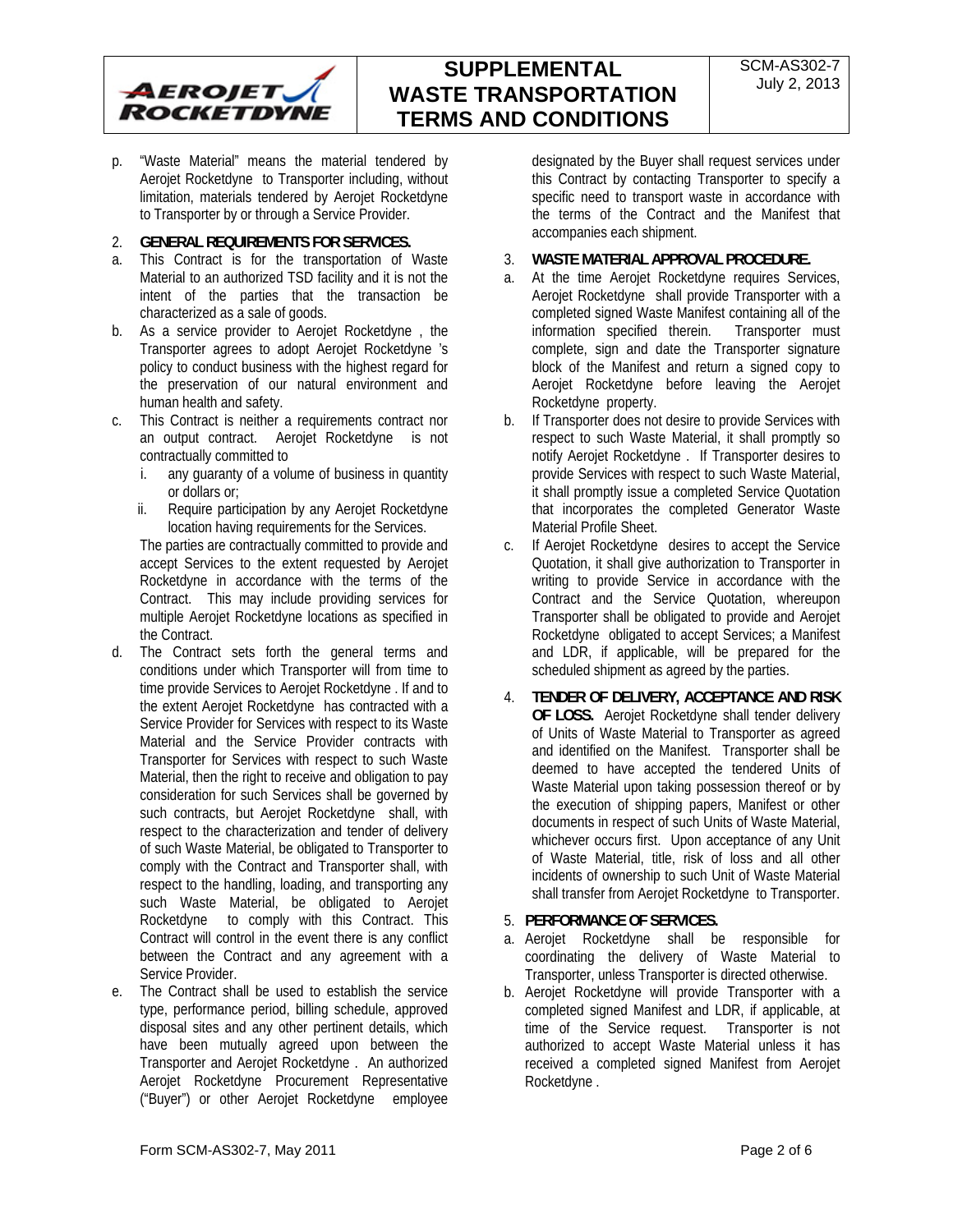

- c. Transporter shall, in accordance with this Contract, provide Services with respect to the Waste Material accepted by Transporter and comply with Applicable Laws, including, but not limited to 40 CFR Parts 263 and 264 and 49 CFR Part 171-179.
- d. Transporter shall be solely responsible for determining the specific means and techniques for providing Services including, without limitation, the loading and securing of any loads onto transportation vehicles, and shall transport any Waste Material in a vehicle that conforms to United States Department of Transportation (DOT) regulations.
- e. Upon delivery of Waste Material to the designated TSD facility, Transporter shall obtain a signed copy of the Manifest prior to leaving the designated facility.
- f. If a shipment of Waste Material is rejected by the designated TSD facility, the original Manifest may be used as the documentation necessary to transport the Rejected Waste Material to either an alternate TSD facility designated by Aerojet Rocketdyne and clearly identified on the Manifest or back to Aerojet Rocketdyne . If a new Manifest is prepared, Transporter shall retain a copy of the original Manifest signed by the TSD facility with the number of the new Manifest identified in the appropriate Discrepancy Indication Space.
- g. The designated TSD facility operator is responsible for contacting Aerojet Rocketdyne for instructions on handling Rejected Waste Material and shipping the Rejected Waste Material according to Aerojet Rocketdyne 's instructions. Aerojet Rocketdyne , in its sole discretion, shall determine the alternate facility to which the Rejected Waste Material shall be transported.
- h. The designated TSD facility shall sign all Manifests accompanying shipments of Waste Material to acknowledge receipt of such Waste Material at the facility or acknowledge that the Waste Material identified in the Discrepancy Indication Space were rejected for management at that facility. The information shall include the basis on which the TSD facility rejected the shipment of Waste Material.
- i. Transporter shall not consolidate any of Aerojet Rocketdyne 's waste without prior authorization
- j. Transporter shall be allowed to co-mingle Aerojet Rocketdyne Waste Material with compatible Waste Material generated by other generators and being lawfully transported by Transporter unless otherwise directed by Aerojet Rocketdyne .
- k. Transporter agrees to abide by the requirements set forth in Aerojet Rocketdyne or its Affiliate's Contractor Safety standards (Procedure EHS-AP008), located on Aerojet Rocketdyne 's SupplierNet at www.rocket.com/suppliernet or available upon request

to the Buyer) when performing work on-site at any Aerojet Rocketdyne or Aerojet Rocketdyne Affiliate facility.

## **6. TERM AND TERMINATION.**

- a. The Contract shall be effective on the date set forth on the Purchase Order and will continue until terminated as provided herein.
- b. Transporter may:
	- i. terminate this Contract with or without cause, upon 60 days prior written notice to Aerojet Rocketdyne ;
	- ii. terminate this Contract a immediately upon notice to Aerojet Rocketdyne if Aerojet Rocketdyne (A) has been adjudicated a bankrupt, (B) has filed a voluntary petition in bankruptcy, (C) has made an assignment for the benefit of creditors, or (D) has had a receiver appointed for it; and
	- iii. terminate this Contract immediately upon notice to Aerojet Rocketdyne upon any material failure of Aerojet Rocketdyne to perform any of its obligations under this Contract which failure is not cured within 14 days after receipt by Aerojet Rocketdyne of written notice thereof.
- c. Aerojet Rocketdyne may:
	- i. terminate this Contract with or without cause, upon 60 days prior written notice to Transporter;
	- ii. terminate this Contract immediately upon notice to Aerojet Rocketdyne that Transporter (A) has been adjudicated a bankrupt, (B) has filed a voluntary petition in bankruptcy, (C) has made an assignment for the benefit of creditors, or (D) has had a receiver appointed for it; and
	- iii. terminate this Contract immediately upon notice to Aerojet Rocketdyne of any material failure of Transporter to perform any of its obligations under this Contract which failure is not cured within 14 days after receipt by Transporter of written notice thereof.
- d. Notwithstanding the termination of this Contract whether in whole or in part,
	- i. the obligations and rights under this Contract shall survive such termination with respect to any Waste Material in the possession of Transporter or any agent, employee or delegate of Transporter, and Transporter shall promptly complete or cause the completion in accordance with this Contract and any Services to be performed with respect to any such Waste Material or, at Aerojet Rocketdyne 's direction and expense, promptly return the Waste Material to Aerojet Rocketdyne or transport the Waste Material to another lawful place of disposal;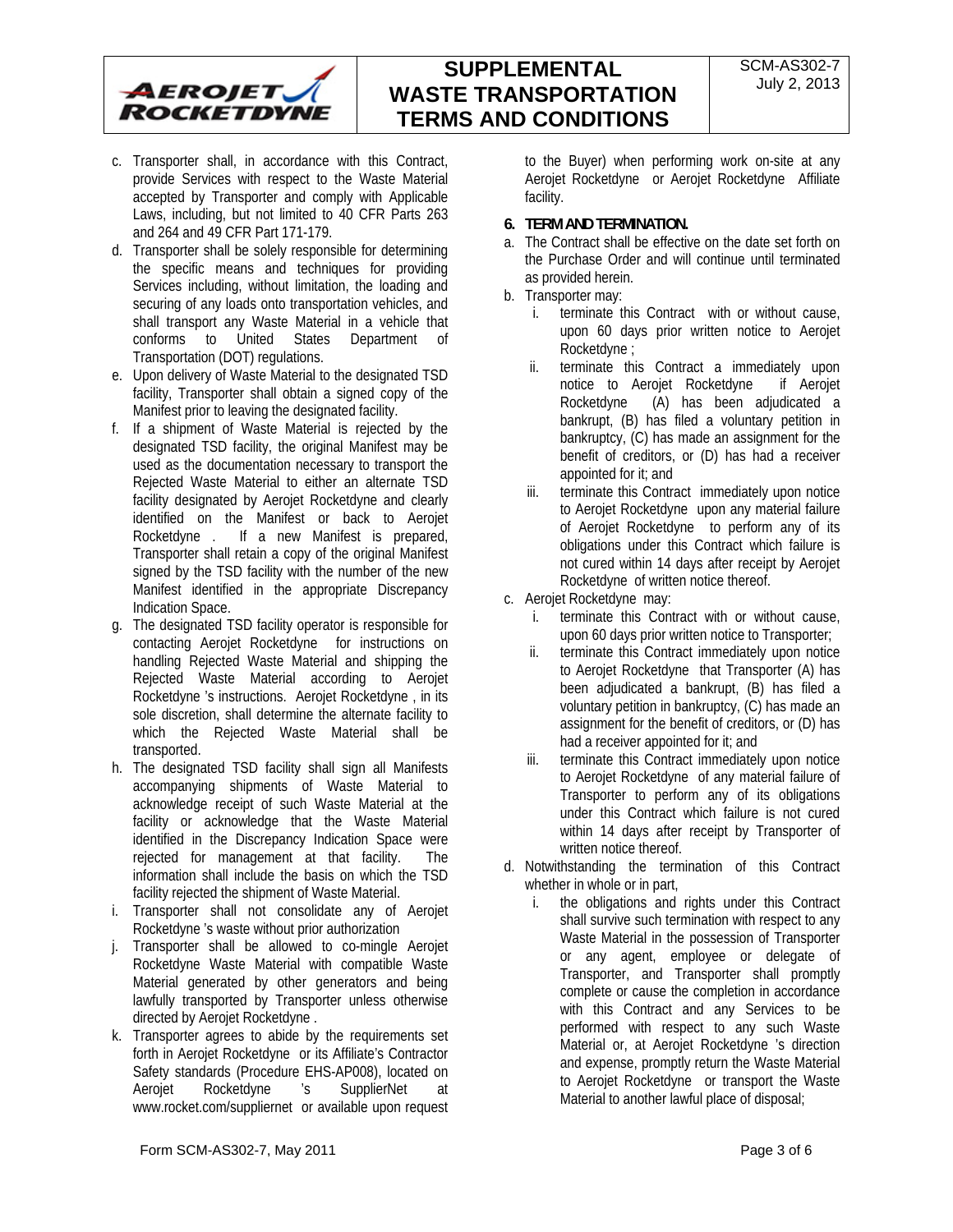

## **SUPPLEMENTAL WASTE TRANSPORTATION TERMS AND CONDITIONS**

- ii. such termination shall not prejudice any claim or cause of action accrued or to accrue on account of any breach of this Contract; and
- iii. Sections  $4, 5$  (c) through (e),  $6$  (d),  $8$ , and  $11$ , of this Contract shall survive any such termination. If Transporter does not promptly return Waste Material to Aerojet Rocketdyne after being requested to do so, then Aerojet Rocketdyne shall have the right, but not the obligation, to come onto any premises owned or controlled by Transporter and remove such Waste Material.
- 7. **COMPENSATION.** In consideration of Services rendered, Aerojet Rocketdyne shall pay Transporter such fees as are provided for in this Contract and any Service Quotation and/or Manifest. The fee stated in the Service Quotations and/or Manifest shall be inclusive of all amounts to be paid by Aerojet Rocketdyne for the Services including, without limitation, any tax, tariff, fee, or surcharge imposed on the Services by a governmental authority. The amount of any increase or decrease in any such tax, tariff, fee or surcharge or newly enacted new tax, tariff, fee or surcharge applicable to the Services shall be passed along to Aerojet Rocketdyne . Any increases or newly enacted tax, tariff, fee or surcharge require prior notification to and acceptance by Aerojet Rocketdyne prior to their incorporation into any Service Quotation, Manifest and/or invoice. Transporter shall retain copies of invoices sent to Aerojet Rocketdyne for a period of 6 years after the final closeout of the Contract.
- 8. **TRANSPORTER'S WARRANTIES.** Transporter warrants and represents to and covenants with Aerojet Rocketdyne that:
- a. Transporter is engaged in the business of providing the Services with respect to Waste Material and has developed the requisite expertise to provide such Services in conformity with accepted industry practices.
- b. Transporter has obtained, or shall obtain prior to rendering any Services, all necessary licenses, permits, certifications and registrations, approvals and clearances in full compliance with Applicable Laws and Regulatory Agency requirements and shall maintain in force such permits, licenses, certificates, registrations, approvals and clearances. Such conformity shall apply to any and all vehicles, vessels, containers, and personnel to be provided by Transporter in the performance of this Contract and subsequent Manifests.
- c. Transporter understands the hazards and risks, which are presented to human beings, property and the environment with respect to the transportation of Waste Material; Transporter's drivers, when providing the

transportation of Waste Material, are fully trained in pretrip safety inspection, vehicle controls and equipment operation and handling; compatibility and segregation of cargo in mixed loads; package handling methods; securing loads.

d. Transporter has a drug screening policy for its drivers and all other personnel who are employed by the Transporter to provide services to Aerojet Rocketdyne . Such policy shall be current and strictly enforced while Transporter is providing services to Aerojet Rocketdyne

While on Aerojet Rocketdyne premises, Transporter's employees, agents and subcontractors shall comply with all instructions of Aerojet Rocketdyne 's Security and Environmental personnel or others relating to Aerojet Rocketdyne 's safety and environmental policies, as well as the following policies which are available for inspection on Aerojet Rocketdyne 's SupplierNet web site at www.rocket.com/suppliernet or by request to the Buyer:

- i. ETH-D001, Code of Business Conduct;
- ii. HR-D100, Standards of Conduct and Performance:
- iii. HR-D101, Harassment;
- iv. HR-D102, Violence in the Workplace; and
- v. HR-D200, Substance Abuse.

Violation of Aerojet Rocketdyne policies is grounds for immediate removal of Transporter's employer's, agents and subcontractors and may be grounds for termination of this Contract.

- e. Transporter, if providing the Transportation Services in support of this Contract, shall utilize suitable equipment, materials and skilled, experienced employees who are trained to perform their duties in accordance with the accepted industry practices. Training records and/or copies of drivers' training certificates are on file with Transporter and available for review by Aerojet Rocketdyne upon request.
- f. Transporter has a training program that addresses
	- i. facility evacuation,
	- ii. use and inspection of safety and emergency equipment;
	- iii. emergency response procedures and contingency plan follow-through;
	- iv. container labeling and vehicle placarding; and
	- v. regular vehicle maintenance inspections.
- g. Transporter has sufficient resources available to respond to emergencies/incidents, which may occur along established transportation routes.
- h. Transporter is not listed in the List of Parties Excluded from Federal Procurement or Non-Procurement established pursuant to Executive Order 12549, May 26, 1988, or otherwise ineligible to perform services for the Federal Government or Aerojet Rocketdyne and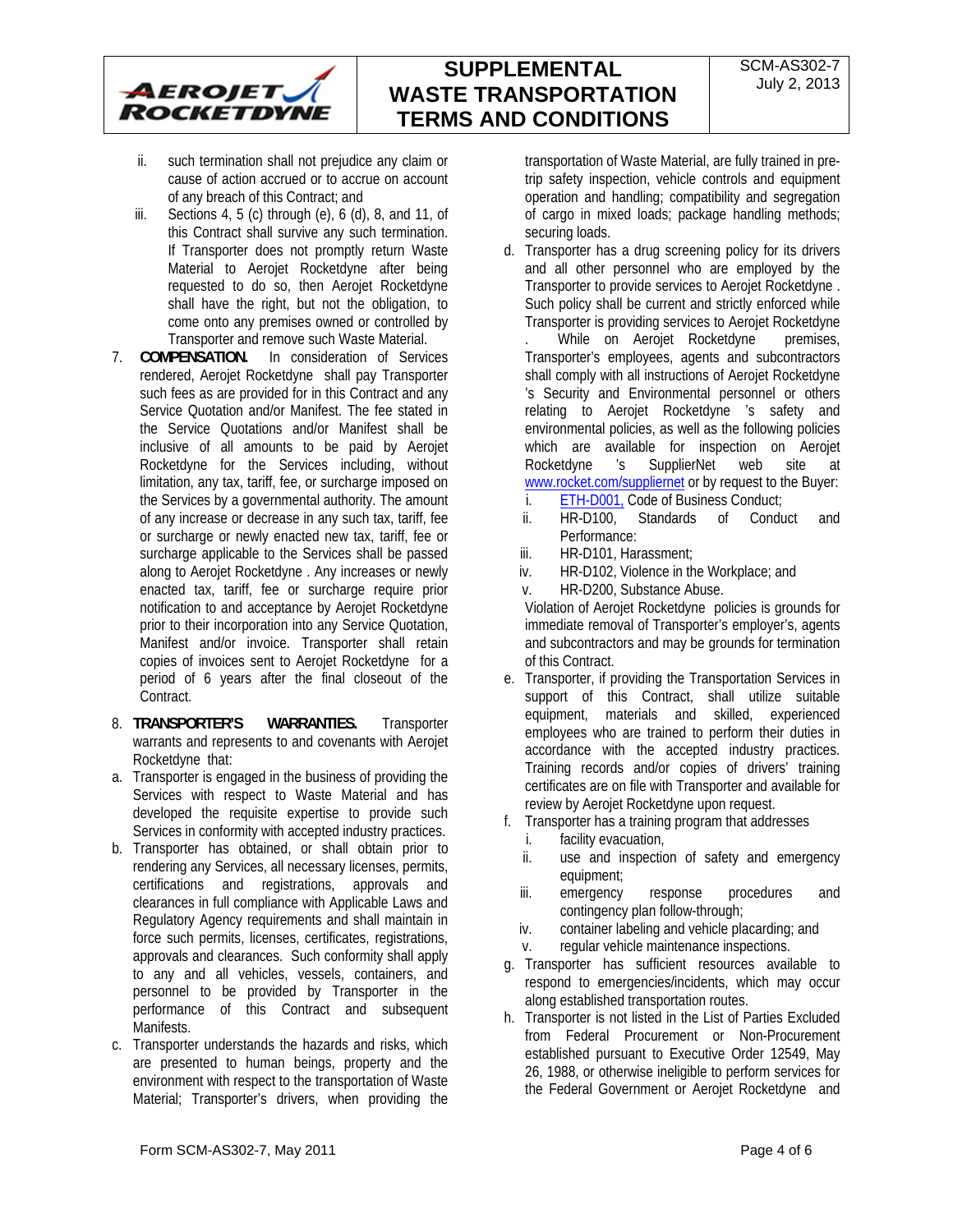

shall immediately notify Aerojet Rocketdyne if placed on such List.

- i. Transporter shall provide the Services strictly in accordance with this Contract and shall not transport or otherwise take action with respect to any Waste Material except as specified in the applicable Manifest.
- j. Transporter
	- i. is a corporation duly organized, validly existing, and in good standing under the laws of its state of incorporation;
	- ii. is duly qualified to do business in each jurisdiction where the nature of its activities requires it to be so qualified; and
	- iii. has full power and authority under its Certificate of Incorporation, Bylaws, Regulations or other constitutional or similar documents and the laws of the state of its incorporation to execute, deliver, and perform this Contract.
- k. Transporter's execution, delivery and performance of this Contract has been duly authorized by all requisite corporate action; this Contract is a valid, binding, and legal obligation on Transporter; and neither its execution and delivery of this Contract nor its full performance of its obligations hereunder will violate or breach, or otherwise constitute or give rise to a default under the terms or provisions of its Certificate of Incorporation, Bylaws, Regulations or other constitutional or similar documents or of any material contract, commitment, or other obligation to which it is a party.
- l. Transporter shall abide by the requirements set forth in Aerojet Rocketdyne 's Contractors Safety procedure (EHS-AP008) when performing work on site at any Aerojet Rocketdyne or Aerojet Rocketdyne Affiliate facility.
- m. The representations, warranties and covenants of Transporter in this Section 8 shall be deemed to be made again by Transporter upon and with respect to each Services Quotation and/or Manifest.
- 9. **AEROJET ROCKETDYNE 'S WARRANTIES.** Aerojet Rocketdyne warrants and represents to and covenants with Transporter that:
- a. Aerojet Rocketdyne shall provide Transporter with a true and correct description of the Waste Material in a Manifest.
- b. Aerojet Rocketdyne shall notify Transporter of any material risks and necessary safety equipment requirements with respect to the Waste Material which Aerojet Rocketdyne has reason to believe are uniquely known to Aerojet Rocketdyne .
- c. Aerojet Rocketdyne is under no legal restraint that prohibits the transfer of such Waste Material to Transporter.
- d. Aerojet Rocketdyne , in the event it is not the generator (as defined in 40 CFR 260.10) of the Waste Material, has all necessary authority to enter in to this Contract with respect to such Waste Material;
- e. Aerojet Rocketdyne shall in connection with this Contract comply with all Applicable Law and shall provide Transporter with a reasonably safe work environment for any Services under this Contract that must be performed on premises owned or controlled by Aerojet Rocketdyne or Aerojet Rocketdyne Affiliate.
- f. Aerojet Rocketdyne
	- is a corporation duly organized, validly existing, and in good standing under the laws of its state of incorporation;
	- ii. is duly qualified to do business in each jurisdiction where the nature of its activities requires it to be so qualified; and
	- iii. has full power and authority under its Certificate of Incorporation, Bylaws, Regulations or other constitutional or similar documents and the laws of the state of its incorporation to execute, deliver, and perform this Contract.
- g. Aerojet Rocketdyne 's execution, delivery and performance of this Contract has been duly authorized by all requisite corporate action; this Contract is a valid, binding, and legal obligation on Aerojet Rocketdyne ; and neither its execution and delivery of this Contract nor its full performance of its obligations hereunder will violate or breach, or otherwise constitute or give rise to a default under, the terms or provisions of its Certificate of Incorporation, Bylaws, Regulations or other constitutional or similar documents or of any material contract, commitment, or other obligation to which it is a party.
- h. Aerojet Rocketdyne shall notify Transporter if special safety equipment or special handling is required for Waste Material being transported.
- 10. **WORK ON AEROJET ROCKETDYNE 'S PREMISES.**  Aerojet Rocketdyne shall provide Transporter with a reasonably safe working environment for any performance under this Contract that must be undertaken on premises owned or controlled by Aerojet Rocketdyne or its Affiliate. While Transporter, its employees, agents, or subcontractors are on Aerojet Rocketdyne 's or its Affiliate's premises, Transporter will maintain strict work discipline and perform its work in compliance with all Applicable Laws, including, without limitation, those pertaining to occupational safety and health and Aerojet Rocketdyne 's contractor safety procedures (EHS-AP008), and other policies referenced above.
- 11. **INSPECTIONS.** Aerojet Rocketdyne shall have the right, but not the obligation, to: